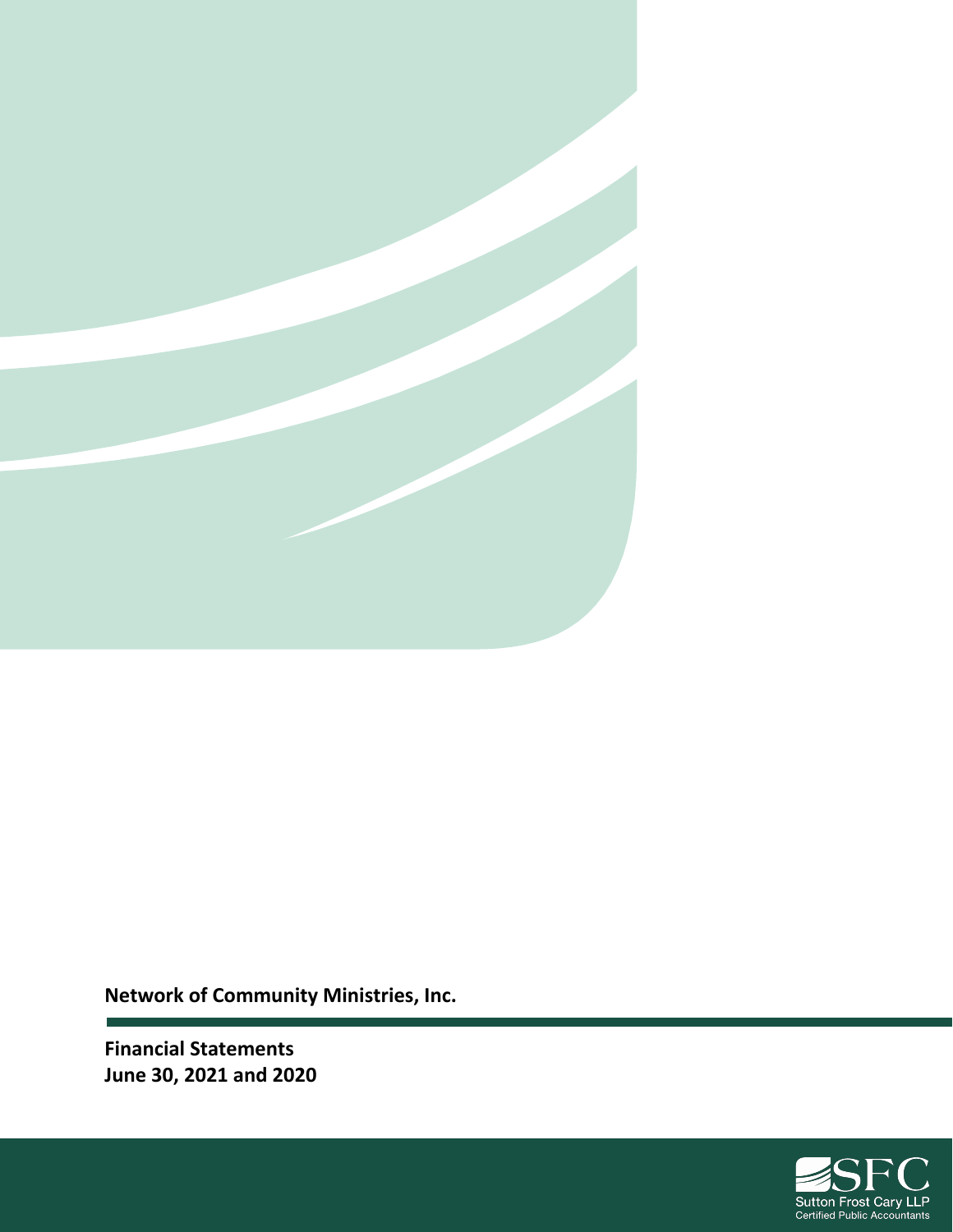## **Network of Community Ministries, Inc. Contents**

| Independent Auditors' Report             | 1 |
|------------------------------------------|---|
| <b>Financial Statements:</b>             |   |
| <b>Statements of Financial Position</b>  | 3 |
| <b>Statements of Activities</b>          | 4 |
| <b>Statements of Functional Expenses</b> | 6 |
| <b>Statements of Cash Flows</b>          | 8 |
| <b>Notes to Financial Statements</b>     | 9 |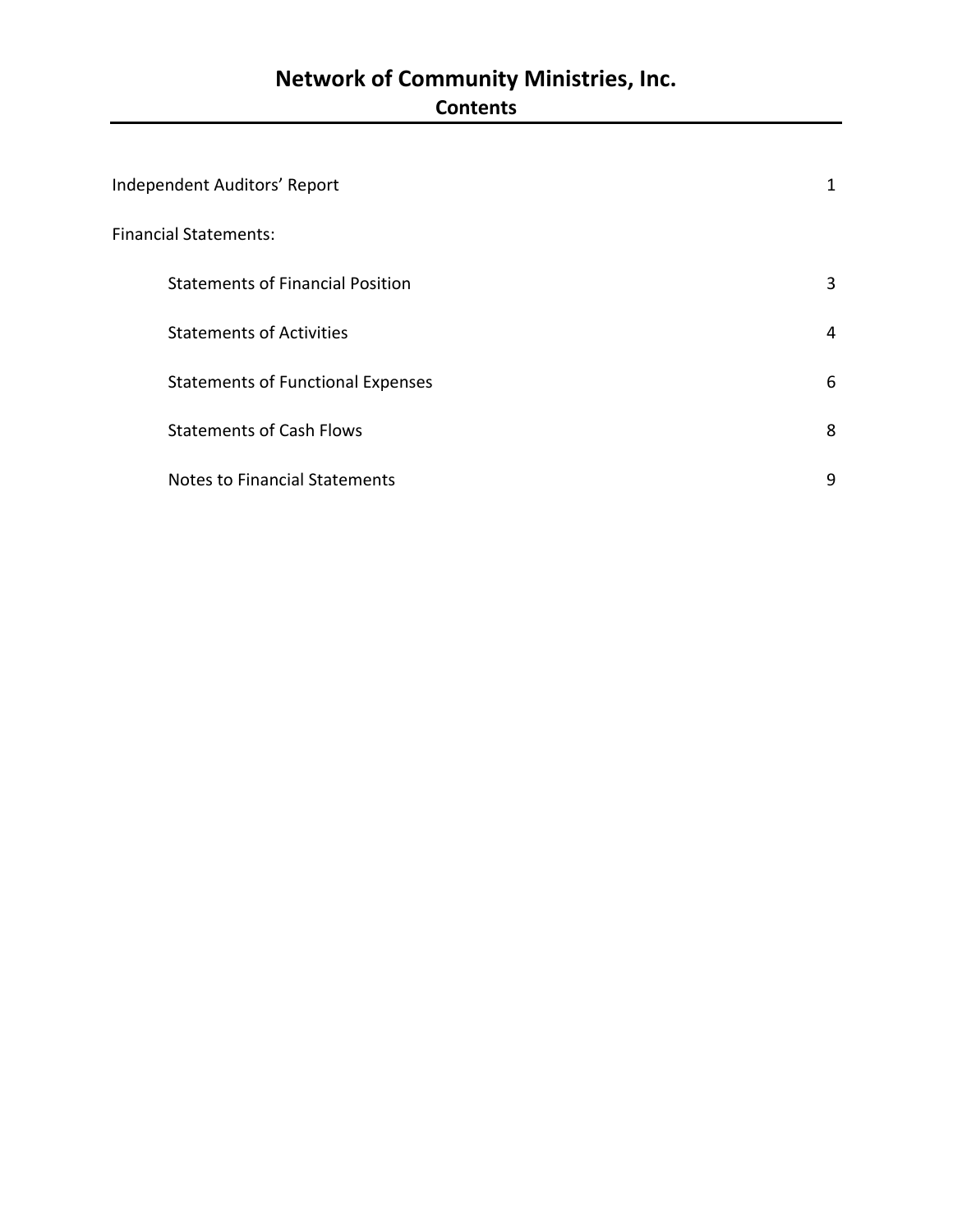

### **Independent Auditors' Report**

To the Board of Directors Network of Community Ministries, Inc.

We have audited the accompanying financial statements of Network of Community Ministries, Inc. which comprise the statements of financial position as of June 30, 2021 and 2020, and the related statements of activities, functional expenses and cash flows for the years then ended, and the related notes to the financial statements.

#### *Management's Responsibility for the Financial Statements*

Management is responsible for the preparation and fair presentation of these financial statements in accordance with U.S. generally accepted accounting principles; this includes the design, implementation and maintenance of internal control relevant to the preparation and fair presentation of financial statements that are free from material misstatement whether due to error or fraud.

#### *Auditors' Responsibility*

Our responsibility is to express an opinion on these financial statements based on our audits. We conducted our audits in accordance with U.S. generally accepted auditing standards. Those standards require that we plan and perform the audits to obtain reasonable assurance about whether the financial statements are free of material misstatements.

An audit involves performing procedures to obtain audit evidence about amounts and disclosures in the financial statements. The procedures selected depend on the auditor's judgment, including the assessment of risks of material misstatement of the financial statements, whether due to fraud or error. In making those risk assessments, the auditor considers internal control relevant to the entity's preparation and fair presentation of the financial statements in order to design audit procedures that are appropriate in the circumstances, but not for the purpose of expressing an opinion on the effectiveness of the entity's internal control. Accordingly, we express no such opinion. An audit also includes evaluating the appropriateness of accounting policies used and the reasonableness of significant accounting estimates made by management, as well as evaluating the overall presentation of the financial statements.

We believe that the audit evidence we have obtained is sufficient and appropriate to provide a basis for our opinion.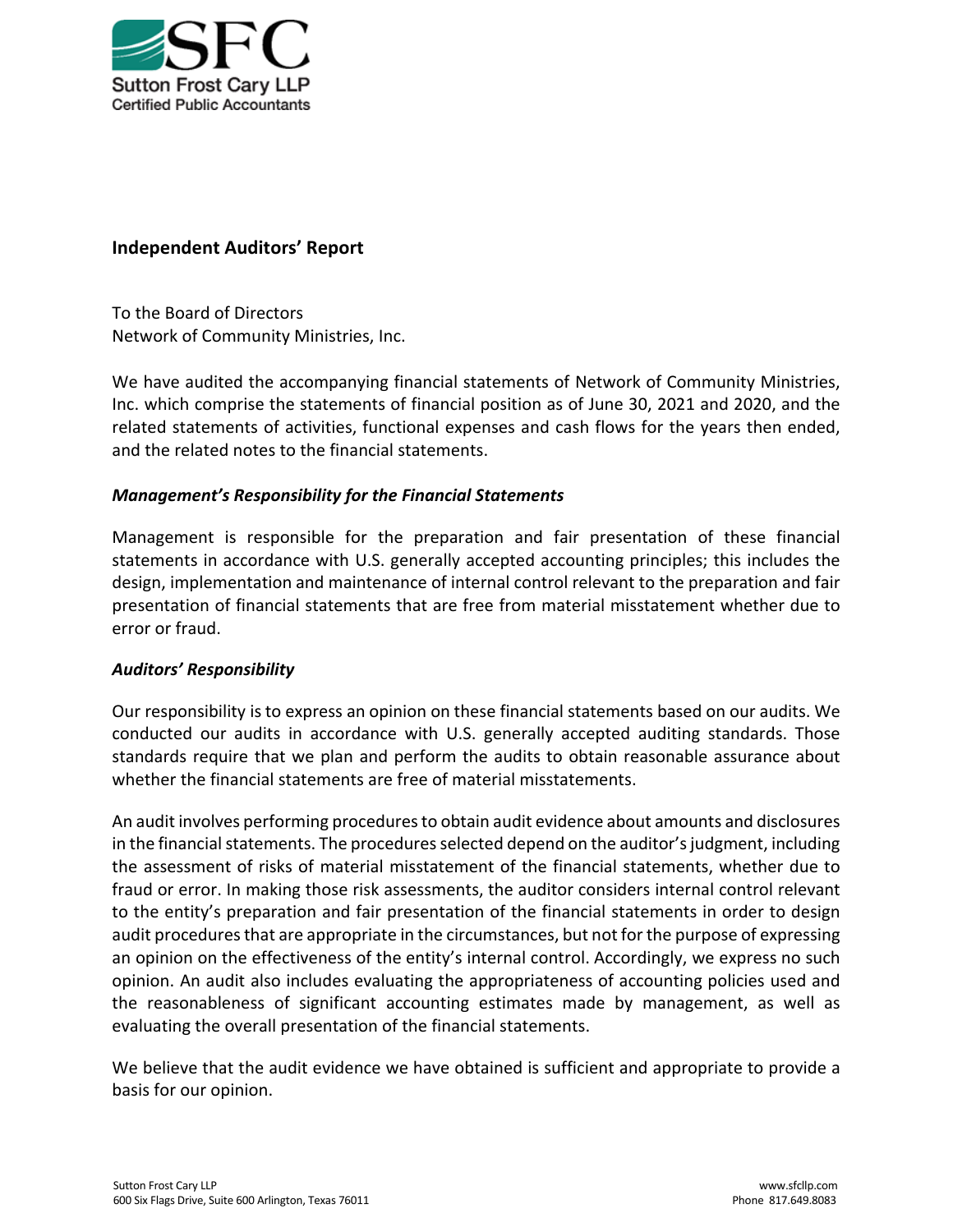#### *Opinion*

In our opinion, the financial statements referred to above present fairly, in all material respects, the financial position of Network of Community Ministries, Inc. as of June 30, 2021 and 2020, and the changes in its net assets and its cash flows for the years then ended in accordance with U.S. generally accepted accounting principles.

Sutton Frost Cary

A Limited Liability Partnership

Arlington, Texas February 10, 2022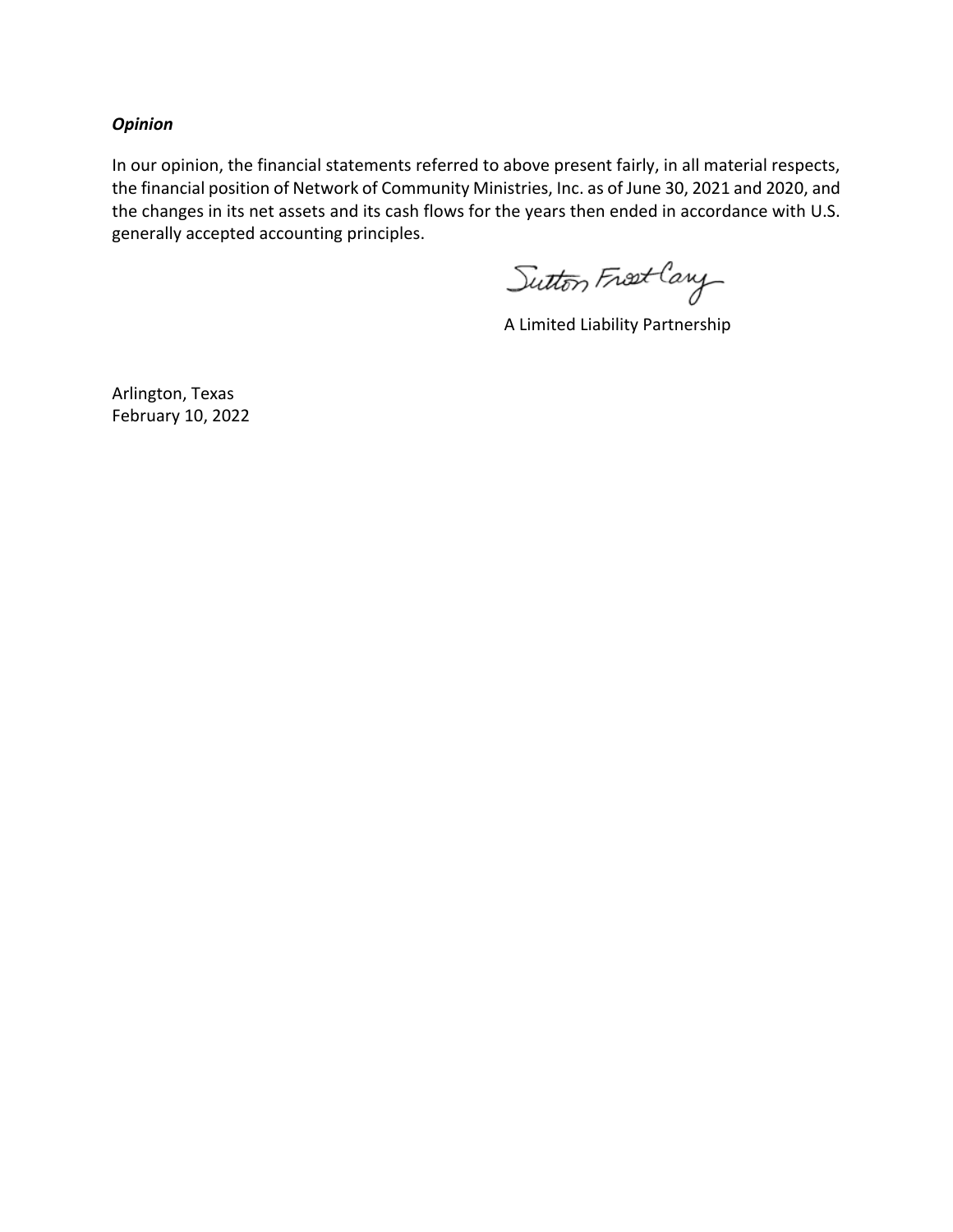# **Network of Community Ministries, Inc.**

## **Statements of Financial Position**

**June 30, 2021 and 2020**

| <b>Assets</b>                                                                                                                                                       |    |                                                    |     |                                           |
|---------------------------------------------------------------------------------------------------------------------------------------------------------------------|----|----------------------------------------------------|-----|-------------------------------------------|
|                                                                                                                                                                     |    | 2021                                               |     | 2020                                      |
| <b>Current assets:</b><br>Cash<br>Grants receivable<br>Donated inventory<br>Prepaid expenses and other<br>Other receivable                                          | \$ | 1,040,703<br>43,755<br>246,905<br>19,379<br>10,418 | \$  | 1,103,203<br>142,959<br>340,014<br>10,843 |
| <b>Total current assets</b>                                                                                                                                         |    | 1,361,160                                          |     | 1,597,019                                 |
| Assets restricted for capital expenditures:<br>Cash<br>Unconditional promises to give<br>Grant receivable                                                           |    | 2,185,690<br>1,464,817<br>200,000                  |     | 123,793<br>366,207                        |
| Property and equipment, net                                                                                                                                         |    | 5,474,464                                          |     | 339,919                                   |
| <b>Total assets</b>                                                                                                                                                 |    | 10,686,131                                         | \$  | 2,426,938                                 |
| <b>Liabilities and Net Assets</b>                                                                                                                                   |    |                                                    |     |                                           |
| <b>Current liabilities:</b><br>Accounts payable and accrued expenses<br>Accrued compensated absences<br>Refundable advances<br>Current maturities of long-term debt | \$ | 832,947<br>18,570<br>123,333<br>63,633             | \$  | 25,314<br>8,971<br>111,900                |
| <b>Total current liabilities</b>                                                                                                                                    |    | 1,038,483                                          |     | 146,185                                   |
| <b>Noncurrent liabilities:</b><br>Long-term debt, net                                                                                                               |    | 2,481,440                                          |     |                                           |
| <b>Total liabilities</b>                                                                                                                                            |    | 3,519,923                                          |     | 146,185                                   |
| Net assets:<br>Without donor restrictions<br>With donor restrictions                                                                                                |    | 2,052,825<br>5,113,383                             |     | 1,452,469<br>828,284                      |
| <b>Total net assets</b>                                                                                                                                             |    | 7,166,208                                          |     | 2,280,753                                 |
| <b>Total liabilities and net assets</b>                                                                                                                             | -S | 10,686,131                                         | \$. | 2,426,938                                 |

See notes to financial statements.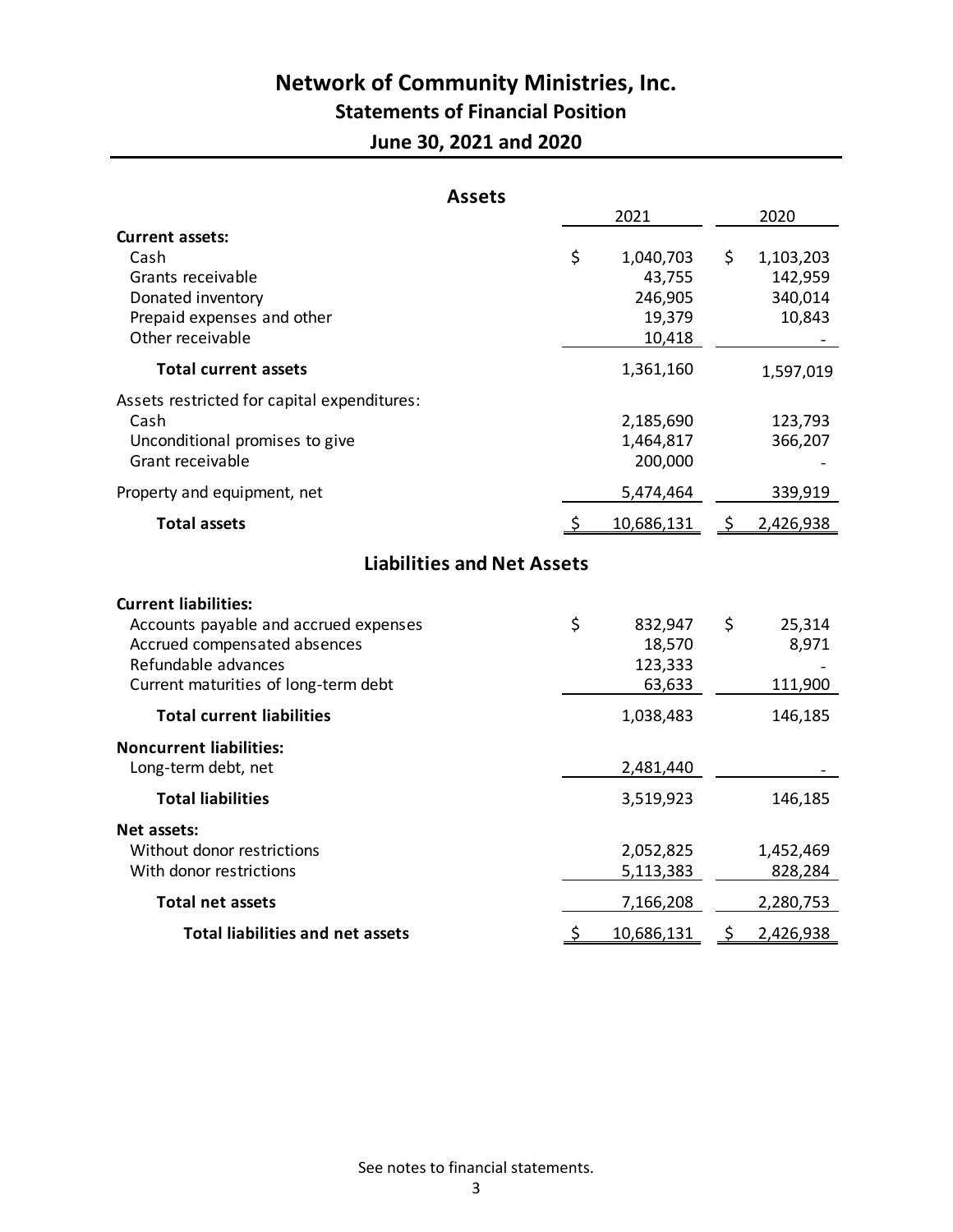## **Network of Community Ministries, Inc. Statement of Activities Year Ended June 30, 2021**

|                                                                                                                                                                                                |          | Without Donor<br>Restrictions                          | With Donor<br>Restrictions |                                    | Total                                                          |
|------------------------------------------------------------------------------------------------------------------------------------------------------------------------------------------------|----------|--------------------------------------------------------|----------------------------|------------------------------------|----------------------------------------------------------------|
| <b>Revenue and support:</b><br>Contributions<br>Capital campaign contributions<br>In-kind contributions<br><b>Emergency Services</b><br>Other revenue<br>Net assets released from restrictions | \$       | 1,824,064<br>4,867,688<br>463,623<br>72,234<br>144,010 | \$                         | 4,139,160<br>289,949<br>(144, 010) | \$<br>1,824,064<br>4,139,160<br>4,867,688<br>753,572<br>72,234 |
| <b>Total revenue and support</b>                                                                                                                                                               |          | 7,371,619                                              |                            | 4,285,099                          | 11,656,718                                                     |
| <b>Expenses:</b><br>Program services:<br><b>Emergency Services</b>                                                                                                                             |          | 5,971,784                                              |                            |                                    | 5,971,784                                                      |
| Seniors' Net                                                                                                                                                                                   |          | 85,759                                                 |                            |                                    | 85,759                                                         |
| <b>Total program services</b>                                                                                                                                                                  |          | 6,057,543                                              |                            |                                    | 6,057,543                                                      |
| Management and general<br>Fundraising                                                                                                                                                          |          | 533,467<br>292,153                                     |                            |                                    | 533,467<br>292,153                                             |
| <b>Total expenses</b>                                                                                                                                                                          |          | 6,883,163                                              |                            |                                    | 6,883,163                                                      |
| Change in net assets from operations                                                                                                                                                           |          | 488,456                                                |                            | 4,285,099                          | 4,773,555                                                      |
| Non-operating activitiy:<br>Forgiveness of Paycheck Protection                                                                                                                                 |          |                                                        |                            |                                    |                                                                |
| Program loan                                                                                                                                                                                   |          | 111,900                                                |                            |                                    | 111,900                                                        |
| Change in net assets                                                                                                                                                                           |          | 600,356                                                |                            | 4,285,099                          | 4,885,455                                                      |
| Net assets at beginning of year                                                                                                                                                                |          | 1,452,469                                              |                            | 828,284                            | 2,280,753                                                      |
| Net assets at end of year                                                                                                                                                                      | <u>ځ</u> | 2,052,825                                              | <u>\$</u>                  | 5,113,383                          | \$<br>7,166,208                                                |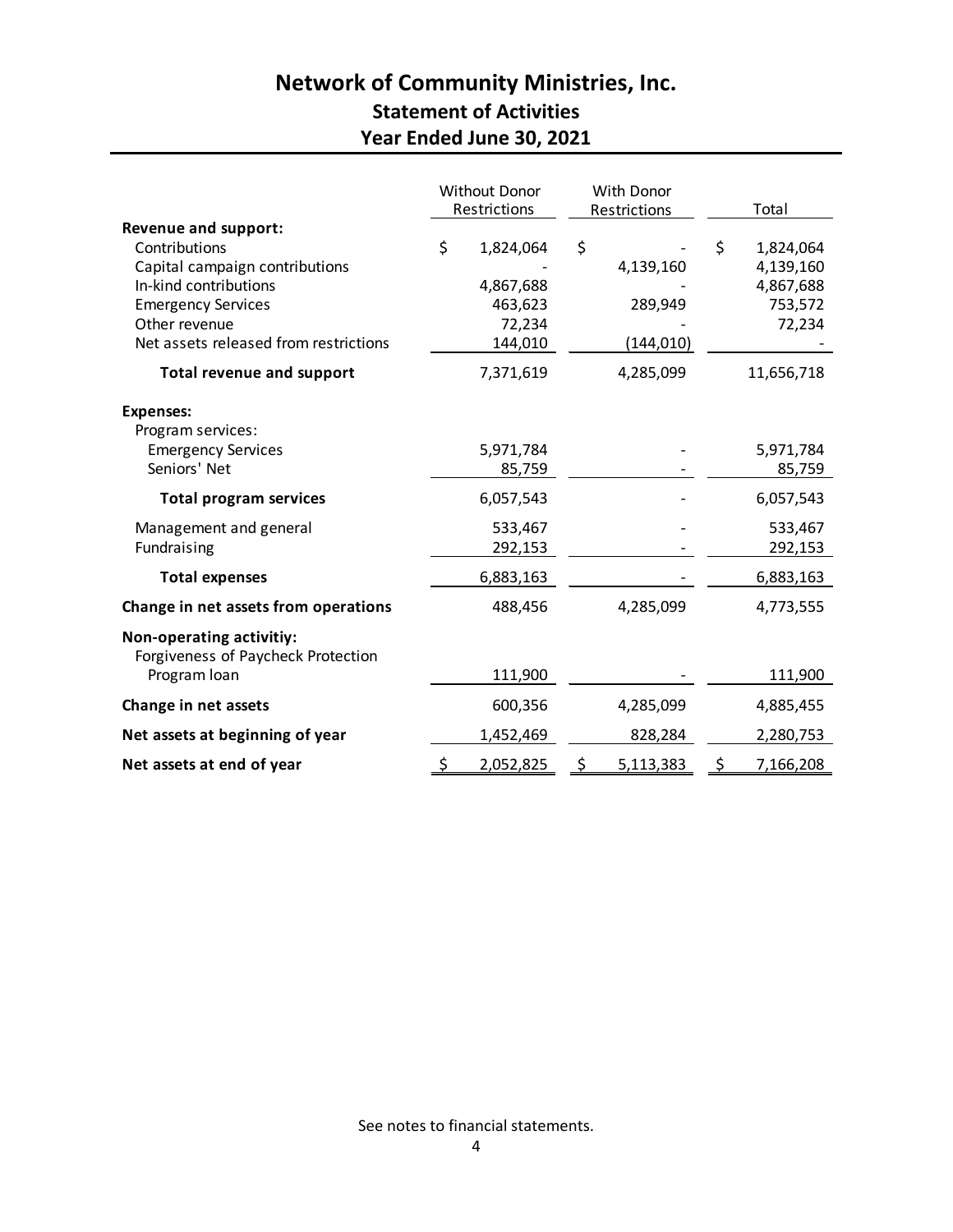## **Network of Community Ministries, Inc. Statement of Activities Year Ended June 30, 2020**

|                                       | Without Donor<br>Restrictions |           | With Donor<br>Restrictions |           | Total           |
|---------------------------------------|-------------------------------|-----------|----------------------------|-----------|-----------------|
| <b>Revenue and support:</b>           |                               |           |                            |           |                 |
| Contributions                         | \$                            | 1,990,441 | \$                         |           | \$<br>1,990,441 |
| Capital campaign contributions        |                               |           |                            | 490,000   | 490,000         |
| In-kind contributions                 |                               | 3,623,576 |                            |           | 3,623,576       |
| <b>Emergency Services</b>             |                               | 430,269   |                            | 302,521   | 732,790         |
| Seniors' Net                          |                               | 4,581     |                            |           | 4,581           |
| Net assets released from restrictions |                               | 105,460   |                            | (105,460) |                 |
| <b>Total revenue and support</b>      |                               | 6,154,327 |                            | 687,061   | 6,841,388       |
| <b>Expenses:</b>                      |                               |           |                            |           |                 |
| Program services:                     |                               |           |                            |           |                 |
| <b>Emergency Services</b>             |                               | 4,765,250 |                            |           | 4,765,250       |
| Seniors' Net                          |                               | 76,085    |                            |           | 76,085          |
| <b>Total program services</b>         |                               | 4,841,335 |                            |           | 4,841,335       |
| Management and general                |                               | 191,241   |                            |           | 191,241         |
| Fundraising                           |                               | 337,185   |                            |           | 337,185         |
| <b>Total expenses</b>                 |                               | 5,369,761 |                            |           | 5,369,761       |
| Change in net assets                  |                               | 784,566   |                            | 687,061   | 1,471,627       |
| Net assets at beginning of year       |                               | 667,903   |                            | 141,223   | 809,126         |
| Net assets at end of year             | \$                            | 1,452,469 | \$                         | 828,284   | \$<br>2,280,753 |

See notes to financial statements.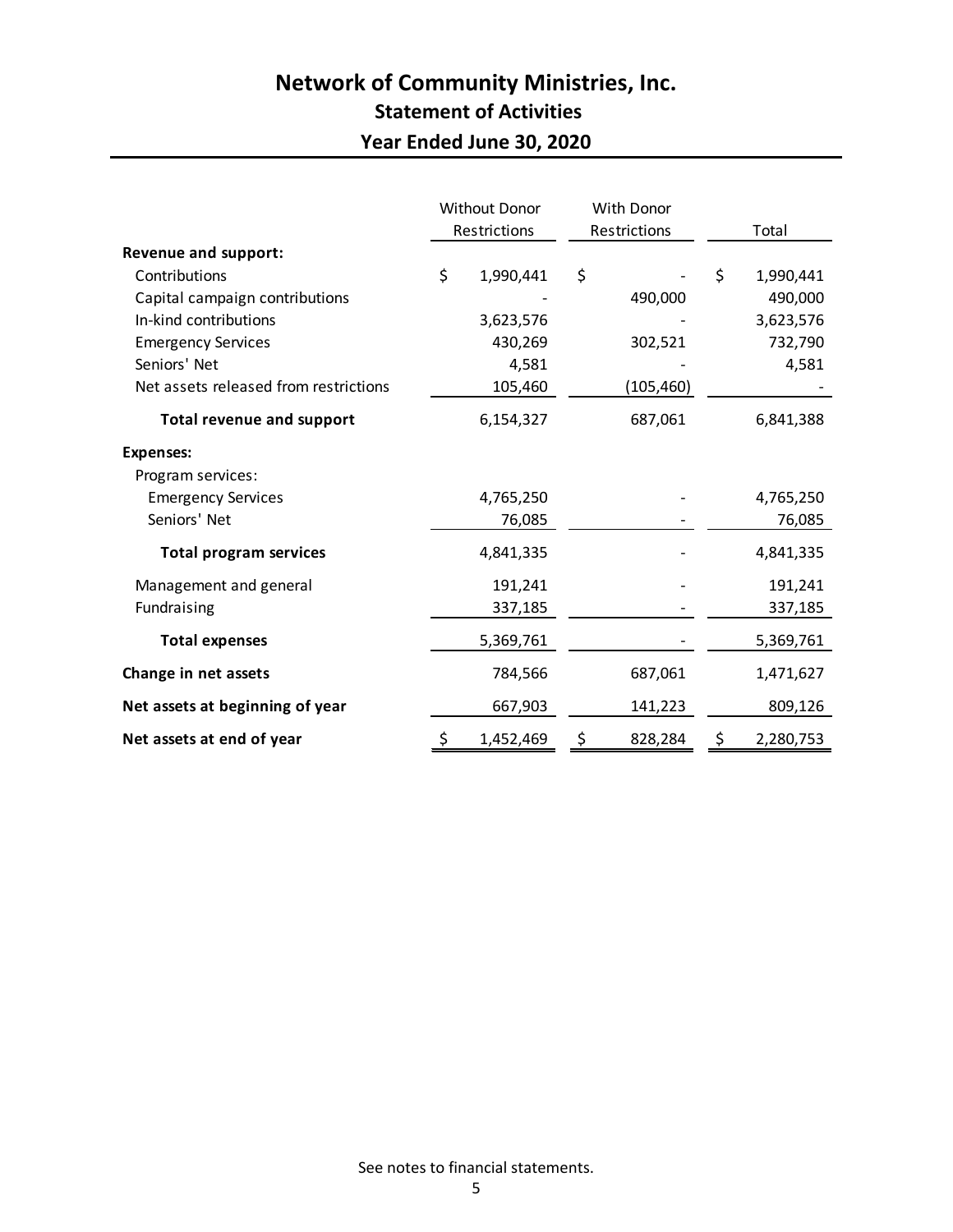## **Network of Community Ministries, Inc. Statement of Functional Expenses Year Ended June 30, 2021**

|                       | Program Services      |           |              |        |    |                           |    |                           |    |             |    |           |
|-----------------------|-----------------------|-----------|--------------|--------|----|---------------------------|----|---------------------------|----|-------------|----|-----------|
|                       | Emergency<br>Services |           | Seniors' Net |        |    | Total<br>Program Services |    | Management and<br>General |    | Fundraising |    | Total     |
| Assistance            | \$                    | 5,067,041 | \$           | 10,111 | Ś. | 5,077,152                 | \$ |                           | \$ |             | \$ | 5,077,152 |
| Computer              |                       | 41,236    |              | 1,451  |    | 42,687                    |    | 9,944                     |    |             |    | 52,631    |
| Depreciation          |                       | 56,529    |              |        |    | 56,529                    |    | 59,508                    |    |             |    | 116,037   |
| Insurance             |                       | 11,453    |              | 322    |    | 11,775                    |    | 19,621                    |    |             |    | 31,396    |
| Miscellaneous         |                       | 10,108    |              |        |    | 10,108                    |    | 23,021                    |    | 424         |    | 33,553    |
| Occupancy             |                       | 128,020   |              | 8,660  |    | 136,680                   |    | 13,723                    |    |             |    | 150,403   |
| Office                |                       | 18,485    |              | 421    |    | 18,906                    |    | 20,393                    |    | 4,499       |    | 43,798    |
| Payroll and benefits  |                       | 601,116   |              | 62,824 |    | 663,940                   |    | 207,580                   |    | 258,332     |    | 1,129,852 |
| Professional fees     |                       |           |              |        |    |                           |    | 130,349                   |    |             |    | 130,349   |
| Promotions and events |                       | 2,017     |              |        |    | 2,017                     |    | 21,031                    |    | 28,898      |    | 51,946    |
| Staff training        |                       | 2,703     |              |        |    | 2,703                     |    | 1,658                     |    |             |    | 4,361     |
| <b>Utilities</b>      |                       | 33,076    |              | 1,970  |    | 35,046                    |    | 26,639                    |    |             |    | 61,685    |
| Total                 |                       | 5,971,784 |              | 85,759 |    | 6,057,543                 |    | 533,467                   |    | 292,153     |    | 6,883,163 |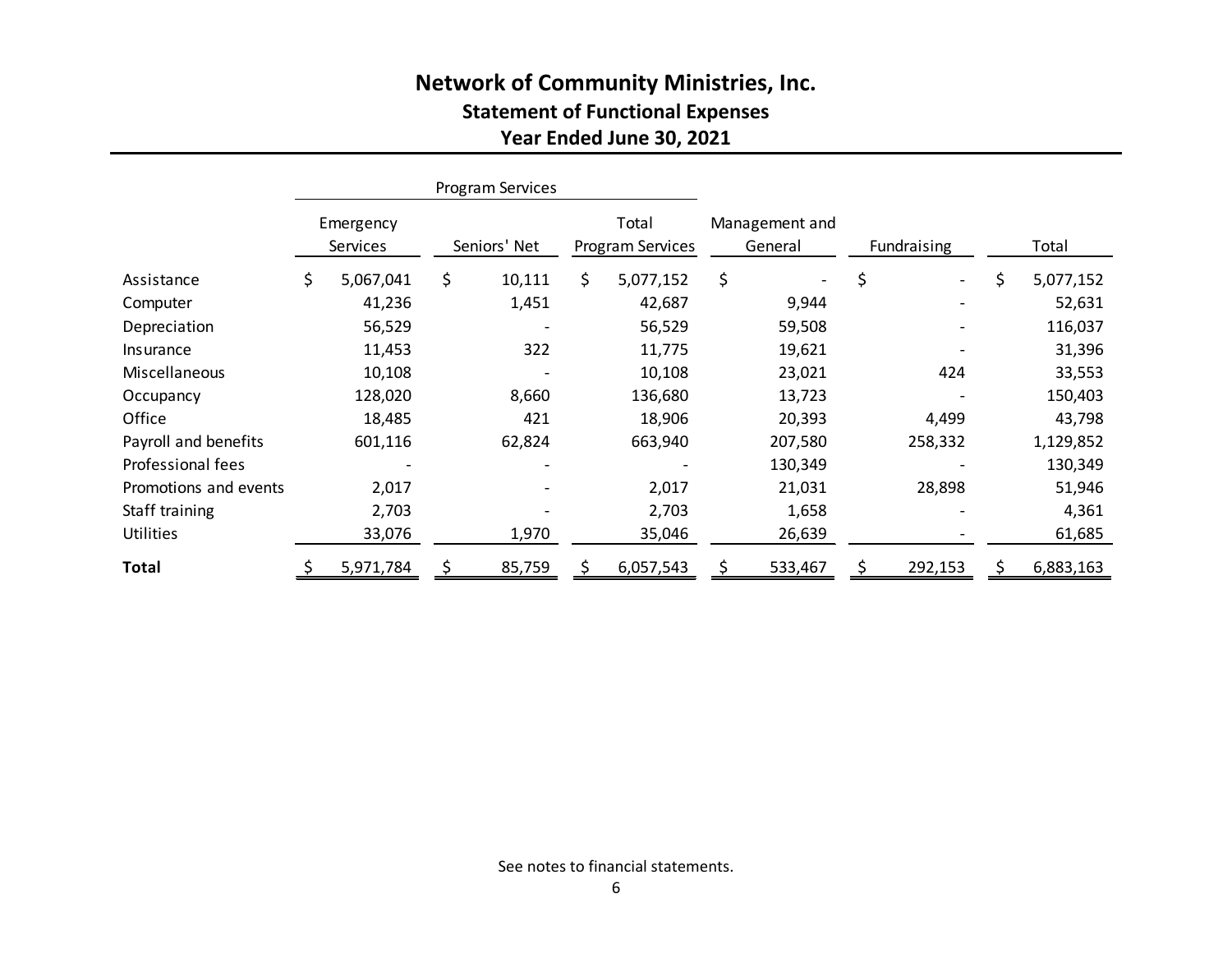## **Network of Community Ministries, Inc. Statement of Functional Expenses**

## **Year Ended June 30, 2020**

|                       | Program Services      |           |              |        |                           |           |                           |         |             |         |                 |
|-----------------------|-----------------------|-----------|--------------|--------|---------------------------|-----------|---------------------------|---------|-------------|---------|-----------------|
|                       | Emergency<br>Services |           | Seniors' Net |        | Total<br>Program Services |           | Management and<br>General |         | Fundraising |         | Total           |
| Assistance            | \$                    | 4,030,103 | \$           | 6,500  | \$.                       | 4,036,603 | \$                        |         | \$          | 70      | \$<br>4,036,673 |
| Computer              |                       | 36,570    |              | 1,450  |                           | 38,020    |                           | 7,551   |             |         | 45,571          |
| Depreciation          |                       | 55,754    |              |        |                           | 55,754    |                           | 12,392  |             |         | 68,146          |
| Insurance             |                       | 9,158     |              | 245    |                           | 9,403     |                           | 5,620   |             |         | 15,023          |
| Miscellaneous         |                       | 2,722     |              |        |                           | 2,722     |                           | 19,471  |             | 287     | 22,480          |
| Occupancy             |                       | 130,397   |              | 7,087  |                           | 137,484   |                           | 13,735  |             |         | 151,219         |
| Office                |                       | 18,763    |              | 415    |                           | 19,178    |                           | 13,550  |             | 2,735   | 35,463          |
| Payroll and benefits  |                       | 438,046   |              | 57,947 |                           | 495,993   |                           | 99,329  |             | 219,334 | 814,656         |
| Professional fees     |                       |           |              |        |                           |           |                           | 9,688   |             | 99,500  | 109,188         |
| Promotions and events |                       | 4,382     |              |        |                           | 4,382     |                           | 2,857   |             | 15,259  | 22,498          |
| Staff training        |                       | 158       |              |        |                           | 158       |                           | 1,262   |             |         | 1,420           |
| <b>Utilities</b>      |                       | 39,197    |              | 2,441  |                           | 41,638    |                           | 5,786   |             |         | 47,424          |
| <b>Total</b>          |                       | 4,765,250 | S            | 76,085 |                           | 4,841,335 |                           | 191,241 |             | 337,185 | 5,369,761       |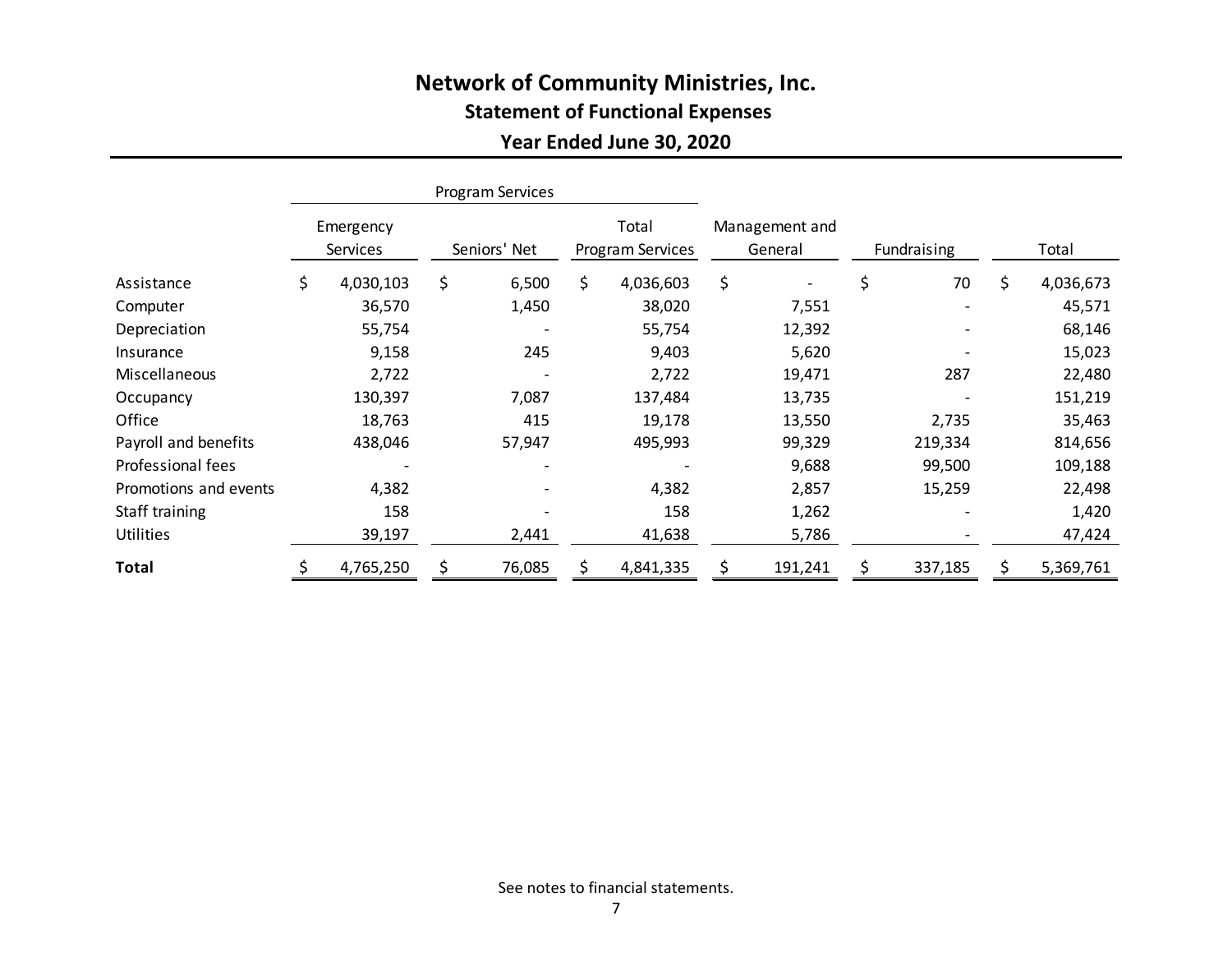# **Network of Community Ministries, Inc.**

## **Statements of Cash Flows Years Ended June 30, 2021 and 2020**

|                                                                      |           | 2021                 | 2020 |                       |  |
|----------------------------------------------------------------------|-----------|----------------------|------|-----------------------|--|
| Cash flows from operating activities:                                |           |                      |      |                       |  |
| Change in net assets                                                 | \$        | 4,885,455            | \$   | 1,471,627             |  |
| Adjustments to reconcile change in net assets to                     |           |                      |      |                       |  |
| net cash provided by operating activities:                           |           |                      |      |                       |  |
| Depreciation                                                         |           | 116,037              |      | 68,146                |  |
| In-kind donation of capitalized asset                                |           | (375, 189)           |      |                       |  |
| Contributions restricted for capital campaign                        |           | (4, 139, 160)        |      | (490,000)             |  |
| Forgiveness of Paycheck Protection Program Loan                      |           | (111,900)            |      |                       |  |
| Amortization of discount:                                            |           |                      |      |                       |  |
| Discount on unconditional promises to give restricted                |           |                      |      |                       |  |
| for capital campaign                                                 |           | 37,128               |      | 48,293                |  |
| Changes in operating assets and liabilities:<br>Grants receivable    |           |                      |      |                       |  |
| Donated inventory                                                    |           | (100, 796)<br>93,109 |      | (81,959)<br>(69, 505) |  |
| Prepaid expenses and other                                           |           | (8,536)              |      | 901                   |  |
| Other receivable                                                     |           | (10, 418)            |      |                       |  |
| Accounts payable and accrued expenses                                |           | (10,054)             |      | 16,795                |  |
| Accrued compensated absences                                         |           | 9,599                |      | 1,127                 |  |
| Refundable advance                                                   |           | 123,333              |      |                       |  |
|                                                                      |           |                      |      |                       |  |
| Net cash provided by operating activities                            |           | 508,608              |      | 965,425               |  |
| Cash flows from investing activities-                                |           |                      |      |                       |  |
| Purchases of property and equipment                                  |           | (1,507,706)          |      | (89, 776)             |  |
| Cash flows from financing activities:                                |           |                      |      |                       |  |
| Net proceeds from issuance of long-term debt                         |           |                      |      | 111,900               |  |
| Collection of unconditional promises to                              |           |                      |      |                       |  |
| give for capital campaign                                            |           | 3,003,422            |      | 75,500                |  |
| Draws on line of credit                                              |           |                      |      | 30,000                |  |
| Payments on line of credit                                           |           |                      |      | (30,000)              |  |
| Payments on note payable                                             |           | (4, 927)             |      |                       |  |
| Net cash provided by financing activities                            |           | 2,998,495            |      | 187,400               |  |
| Net increase in cash                                                 |           | 1,999,397            |      | 1,063,049             |  |
| Cash at beginning of year                                            |           | 1,226,996            |      | 163,947               |  |
| Cash at end of year                                                  | \$        | 3,226,393            | \$   | 1,226,996             |  |
| Supplemental disclosure of cash flow information:                    |           |                      |      |                       |  |
| Cash paid during the year for interest including capitalized         |           |                      |      |                       |  |
| interest of \$56,808                                                 | <u>\$</u> | 56,808               | Ş    |                       |  |
| Noncash investing and financing activities:                          |           |                      |      |                       |  |
| Capitalized construction included in accounts payable                | \$        | 817,687              | -\$  |                       |  |
| Property and equipment acquired through issuance of debt             | \$        | 2,550,000            | \$   |                       |  |
| In-kind donation of capitalized asset                                | <u>ې</u>  | 375,189              | \$   |                       |  |
| Reconciliation of cash and restricted cash reported within the       |           |                      |      |                       |  |
| statements of finacial position to the statements of cash flows      |           |                      |      |                       |  |
| Cash                                                                 | \$        | 1,040,703            | \$   | 1,103,203             |  |
| Restricted cash - capital campaign                                   |           | 2,185,690            |      | 123,793               |  |
| Total cash and restricted cash shown in the statements of cash flows | \$        | 3,226,393            | Ś    | 1,226,996             |  |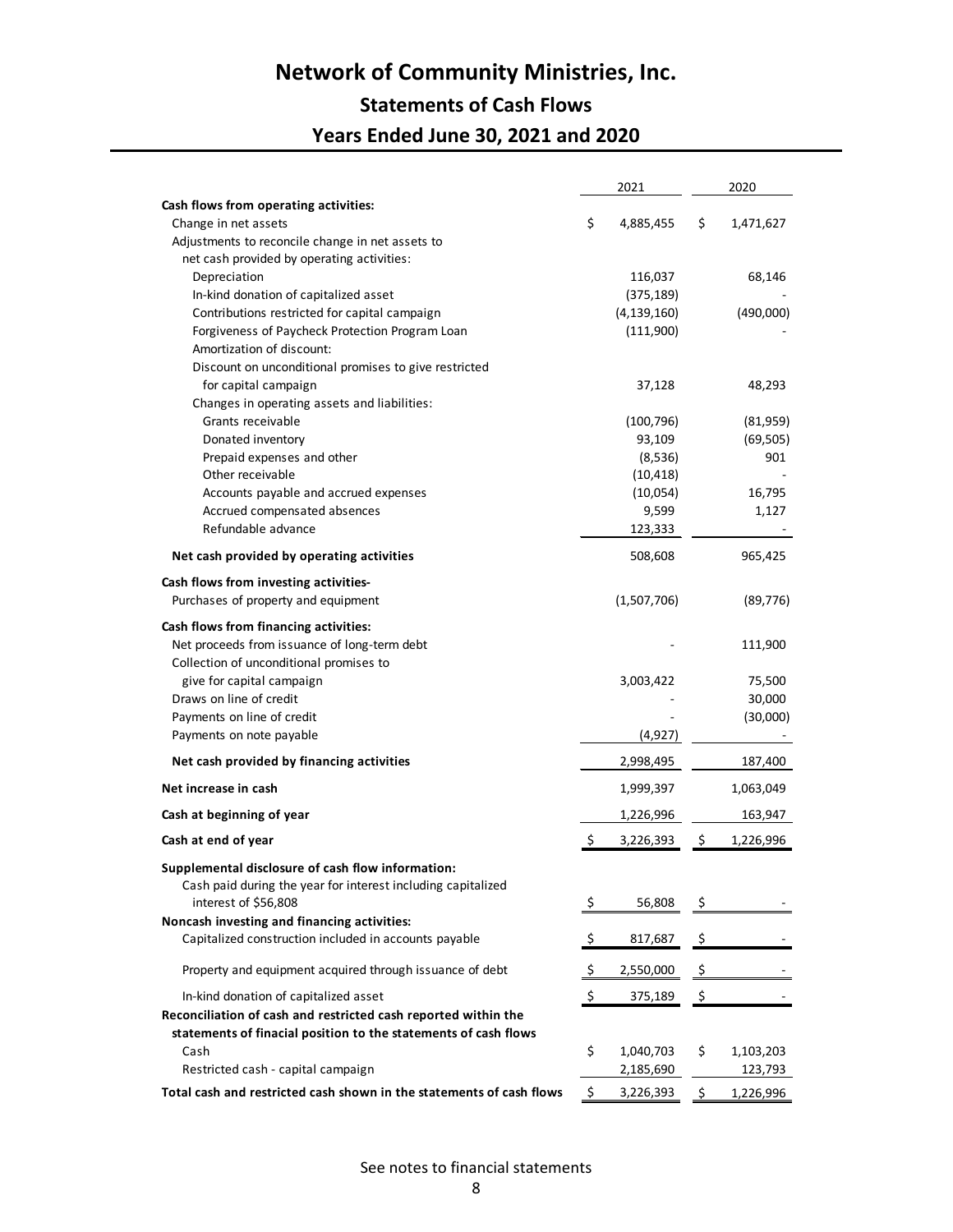## **1. Organization**

Network of Community Ministries, Inc. (Network) was founded in 1985 and serves 14 zip codes in Dallas County of Richardson Independent School District (RISD). Network's mission is to care, coach and empower its neighbors in need as they seek an improved quality of life. Network is supported by businesses, individuals and a coalition of religious, civic and social organizations and relies upon contributions and grants. All clients must meet eligibility and residence requirements to received services. In addition, residents of the community volunteer in each of our program areas, supervised by a paid volunteer manager.

Network's programming includes Emergency Services (food, clothing, and utilities), Seniors' Net (supplemental food, Senior Day, handyman services, companion calls, information, and referrals), Stabilization Programs (Pathways case management and stability planning, Career Services, Mini-loan program, and Financial Empowerment Classes), Health & Dental Program supported by a voucher distribution for children and adults, After School Art Program, Mobile Food Pantry, as well as seasonal youth programming including Toyland Express and Tools for Schools.

## **2. Significant Accounting Policies**

### *Basis of Accounting and Financial Statement Presentation*

The accompanying financial statements are presented on the accrual basis of accounting in accordance with U.S. generally accepted accounting principles (GAAP).

Net assets and revenues, expenses, gains and losses are classified based on the existence or absence of donor-imposed restrictions. Accordingly, net assets and changes therein are classified as follows:

*Net assets without donor restrictions* - Net assets not subject to donor-imposed stipulations. Net assets without donor restrictions may be designated for specific purposes by action of the board of directors.

*Net assets with donor restrictions* - Net assets subject to donor stipulations that will be met by actions of Network and/or the passage of time.

Some net assets with donor restrictions include a stipulation that assets provided be maintained permanently (perpetual in nature) while permitting Network to expend the income generated by the assets in accordance with the provisions of additional donor-imposed stipulations or a board of directors approved spending policy. As of June 30, 2021 and 2020, no such net asset restrictions existed.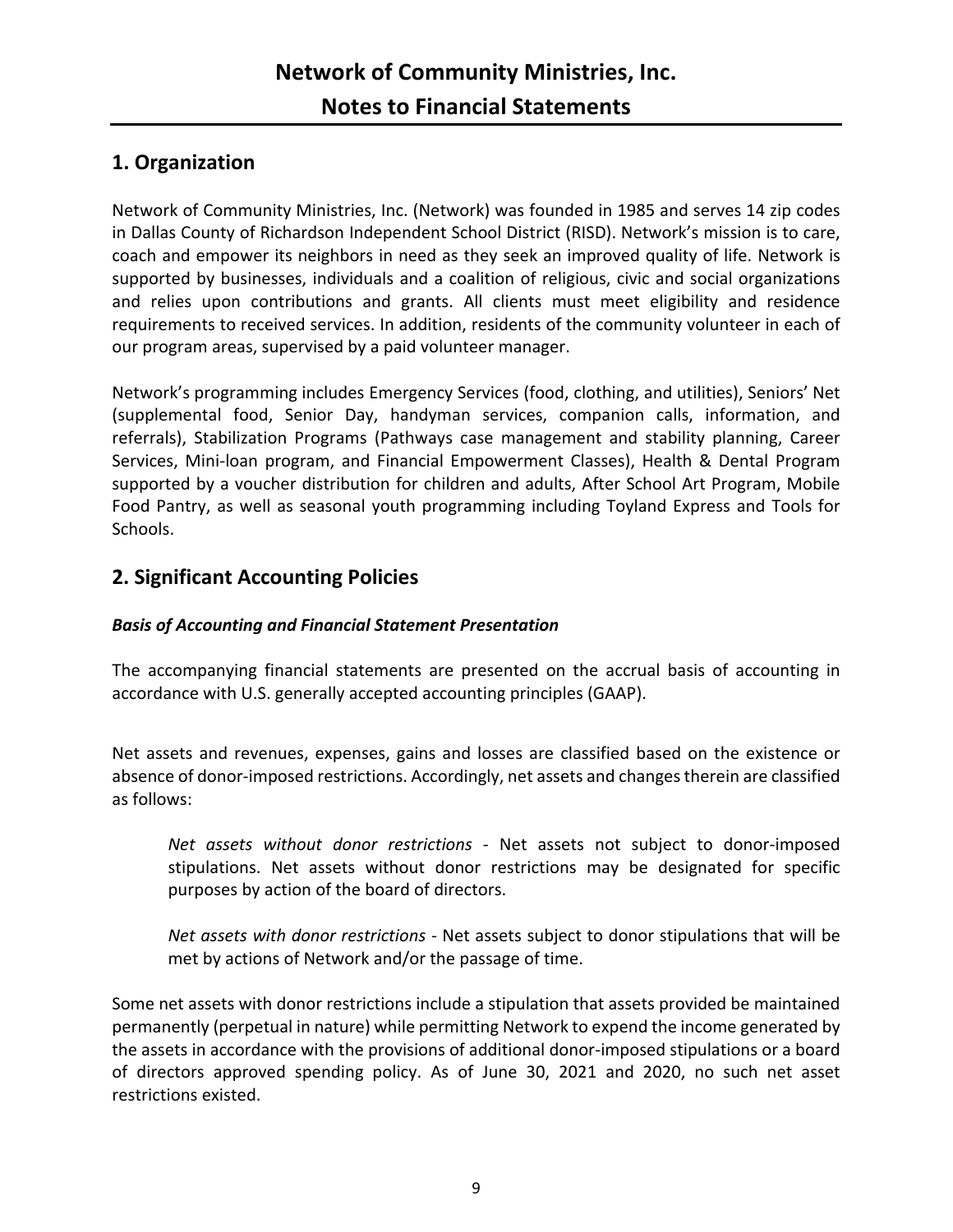## **Network of Community Ministries, Inc. Notes to Financial Statements**

Revenues are reported as increases in net assets without donor restrictions unless use of the related assets is limited by donor-imposed restrictions. Expenses are reported as decreases in net assets without donor restrictions. Gains and losses are reported as increases or decreases in net assets without donor restrictions unless their use is restricted by explicit donor stipulation or by law. Expirations of donor restrictions on net assets (i.e., the donor-stipulated purpose has been fulfilled and/or the stipulated time period has elapsed) are reported as reclassifications between the applicable classes of net assets. Contributions of long-lived assets or assets restricted for acquisition of long-lived assets are released when those assets are placed in service. Network chooses to show contributions with donor restrictions whose restrictions are met in the same reporting period as contributions without donor restriction.

#### *Financial Instruments and Credit Risk Concentrations*

Financial instruments which are potentially subject to concentrations of credit risk consist principally of cash, grants receivable and unconditional promises to give. Network places cash, which at times may exceed the federally insured limits, with high credit quality financial institutions to minimize risk. Network has not experienced losses on such assets. At June 30, 2021, the Network's uninsured balances totaled \$3,000,128. Network continually evaluates the collectability of grants receivable and unconditional promises to give and maintains allowances for potential losses, if considered necessary.

Unconditional promises to give that are expected to be collected within one year are recorded at net realizable value. Unconditional promises to give that are expected to be collected in more than one year are recorded at the present value of the expected future cash flows. An allowance for doubtful pledges is estimated based on management's analysis of historical payment trends, specific known collection risks, write-off trends and current economic conditions and is adjusted for those pledges receivable for which collection is uncertain. No allowance was considered necessary at June 30, 2021 or 2020.

#### *Donated Inventory*

Inventory consists primarily of donated food, clothing, toys and games. Donated inventory is recorded at estimated fair market value. The following summarizes the basis upon which fair market value is estimated:

| Donated food    | \$1.70 per pound  |
|-----------------|-------------------|
| <b>Clothing</b> | Thrift shop value |
| Toys and games  | Wholesale price   |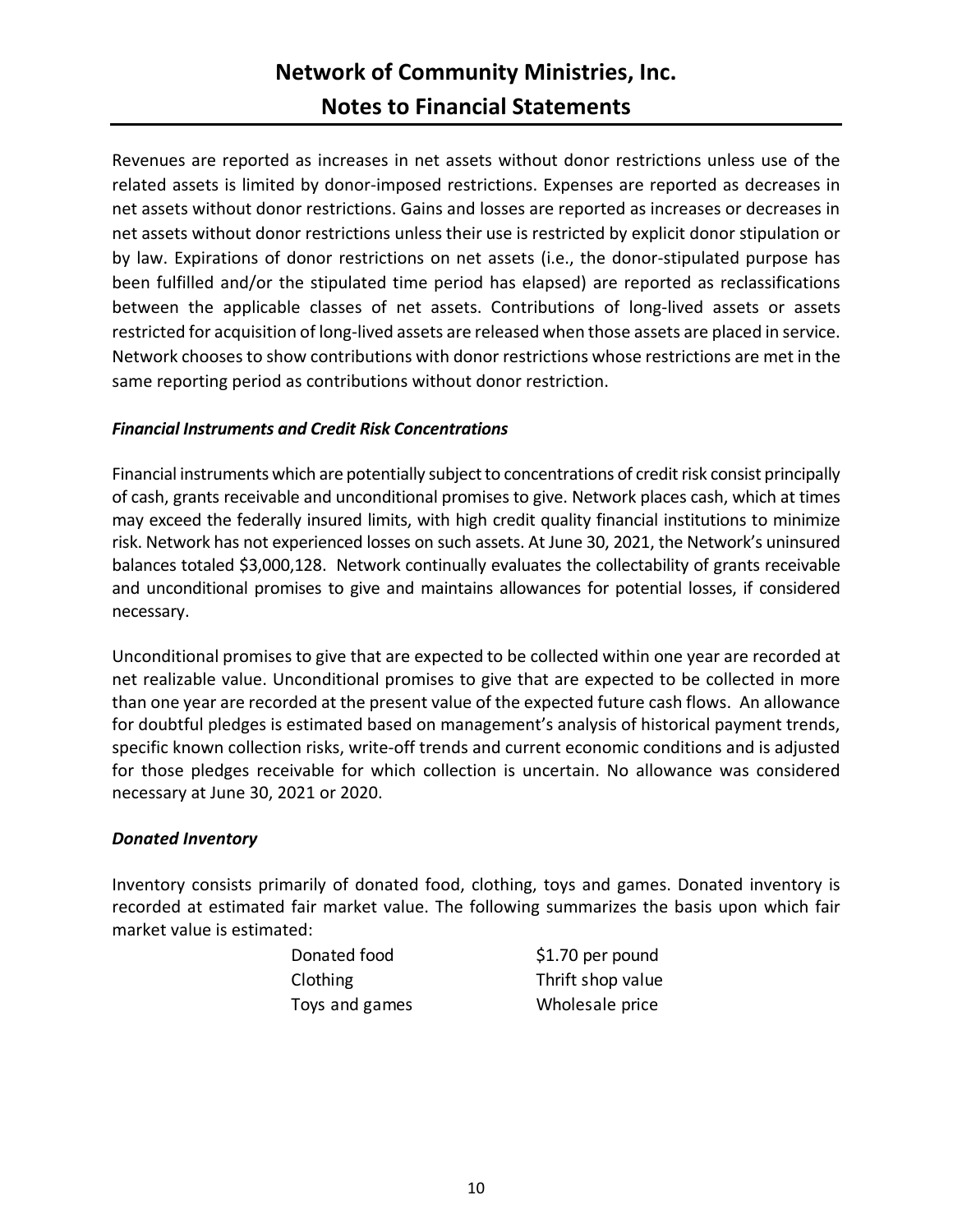#### *Property and Equipment*

Network capitalizes property and equipment over \$1,000. Lesser amounts are expensed. Purchased property and equipment is capitalized at cost. Donations of property and equipment are recorded at their estimated fair value. Such donations are reported as unrestricted contributions unless the donor has restricted the donated asset to a specific purpose. Property and equipment are depreciated using the straight-line method over estimated useful lives of the assets.

#### *Revenue Recognition*

Network recognizes contributions when cash, securities or other assets or an unconditional promise to give is received. Conditional promises to give, that is, those with a measurable performance or other barrier and a right of return, are not recognized until the conditions on which they depend have been met. Unconditional promises to give that are expected to be collected in future years are recorded at the present value of the amounts expected to be collected. All contributions are considered available for unrestricted use unless specifically restricted by the donor.

Conditional promises to give, those with a measurable performance or other barrier and a right of return, are not recognized until the conditions on which they depend have been met. Amounts received prior to meeting measurable performance or other barriers are reported as refundable advances, which totaled \$123,333 at June 30, 2021.

A portion of Network's revenue is derived from reimbursable contracts and grants, which are conditioned upon certain performance requirements and/or the incurrence of allowable qualifying expenses. Amounts received are recognized as revenue when Network meets the performance requirements for incurred expenditures in compliance with specific contract or grant provisions.

As of June 30, 2021, Network has a conditional grant of approximately \$927,000 from one grantor, of which approximately \$800,000 was unrecognized as revenue in the year ended June 30, 2021. The grant will be recognized as revenue when the conditions, which include performance of allowable activities and incurring allowable expenses, are met.

Network receives in-kind services and goods in the normal course of operations. Donated professional services meeting certain requirements (as defined by GAAP) are reported as contributions at the time the service is performed at the estimated fair value of such service. Donated goods are reported as contributions at their estimated fair value at the time of receipt.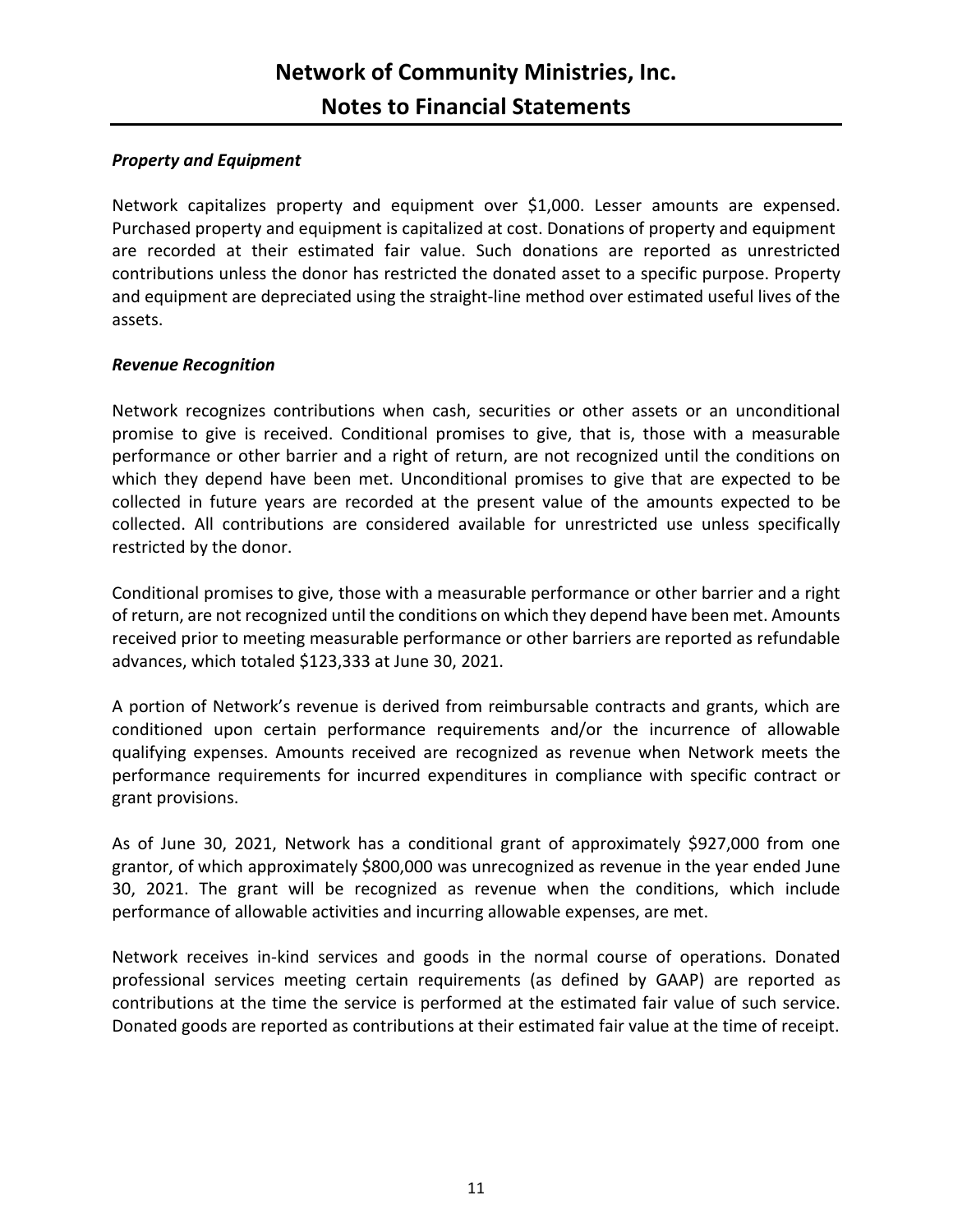#### *Functional Allocation of Expenses*

The costs of providing the various programs and activities have been summarized on a functional basis in the statements of activities. Accordingly, certain costs have been allocated among the programs and supporting services benefitted.

Costs are allocated between program services and support services based on management's judgment considering space used, time spent or direct relation to the program or support service benefitted.

#### *Concentrations*

At June 30, 2021, balances due from two grantors totaled approximately 100% of total grants receivable.

At June 30, 2020, balances due from four grants totaled approximately 94% of total grants receivable.

At June 30, 2021 and 2020, the balance due on total unconditional promises to give from two donors represented approximately 35% and 55%, respectively.

#### *Income Taxes*

Network is exempt from federal income taxes under section 501(c)(3) of the Internal Revenue Code (IRC) and has not been classified as a private foundation as defined in the IRC. Income generated from activities unrelated to Network's exempt purpose is subject to tax under IRC Section 511. Network had no unrelated business income for the years ended June 30, 2021 and 2020. Accordingly, no provision has been made for federal income tax in the accompanying financial statements.

GAAP requires the evaluation of tax positions taken in the course of preparing Network's tax return and recognition of a tax liability (or asset) if Network has taken an uncertain position that more likely than not would not be sustained upon examination by the Internal Revenue Service. Management has analyzed the tax positions taken by Network and has concluded that as of June 30, 2021 and 2020, there are no uncertain tax positions taken or expected to be taken that would require recognition of a liability (or asset) or disclosure in the financial statements.

#### *Advertising*

Network expenses advertising costs as they are incurred. Advertising costs for the year ended June 30, 2021 and 2020 totaled \$22,776 and \$2,171, respectively.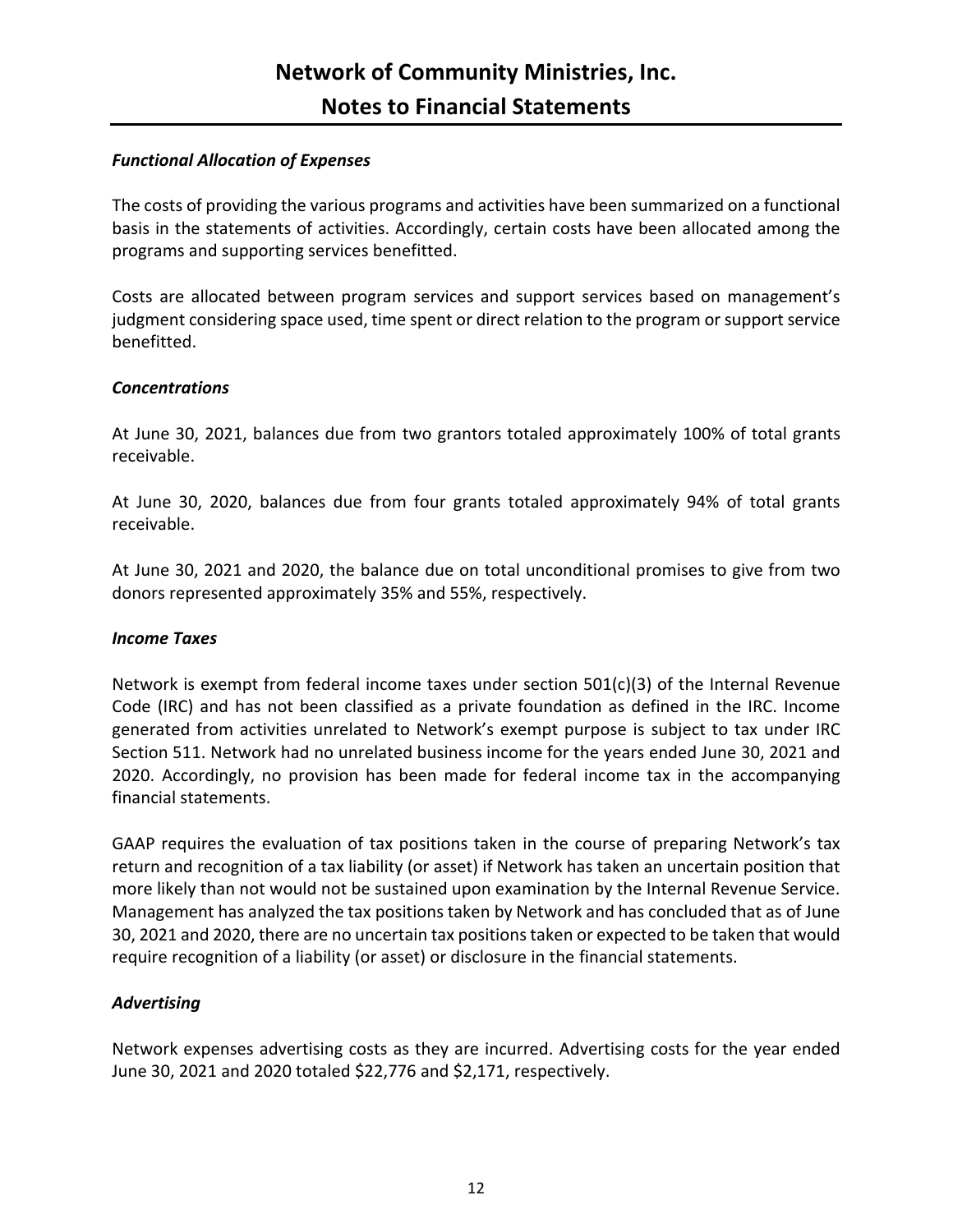#### *Risks and Economic Outlook*

Network operates in the RISD area of North Texas and, as such, is dependent upon the community's interest in Network's programs and the willingness and ability of donors in the area to continue supporting Network. The ability of Network's donors to continue giving amounts comparable with prior years may be dependent, among other things, upon current and future overall economic conditions.

#### *Use of Estimates*

The preparation of financial statements in accordance with GAAP requires management to make estimates and assumptions that affect certain reported amounts in the financial statements and accompanying notes. Actual results could differ from these estimates and assumptions.

#### *Reclassification*

Certain items in the 2020 financial statements have been reclassed for comparative purposes to conform with the presentation of the 2021 financial statements.

#### *New Accounting Pronouncements*

Changes to GAAP are established by the Financial Accounting Standards Board (FASB) in the form of accounting standards updates (ASUs) to the FASB's Accounting Standards Codification.

Network considers the applicability and impact of all ASUs. ASUs not listed below were assessed and determined to be either not applicable or are expected to have minimal impact on Network's financial position and changes in net assets.

In 2016, the FASB issued its leasing standard in ASU 2016-02, *Leases,* for both lessees and lessors. Under its core principle, a lessee will recognize right-of-use assets and related lease liabilities on the statements of financial position for all lease arrangements with terms longer than 12 months. The pattern of expense recognition in the statements of activities will depend on a lease's classification. For not-for-profit organizations, the standard takes effect for fiscal years beginning after December 15, 2021.

In 2020, FASB issued ASU 2020-07, *Presentation and Disclosures by Not-for-Profit Entities for Contributed Nonfinancial Assets.* Network will be required to present contributed nonfinancial assets as separate line items in the statement of activities, apart from contributions of cash or other financial assets, and additional quantitative and qualitative disclosures will be required. The standard takes effect for annual reporting periods beginning after June 15, 2021.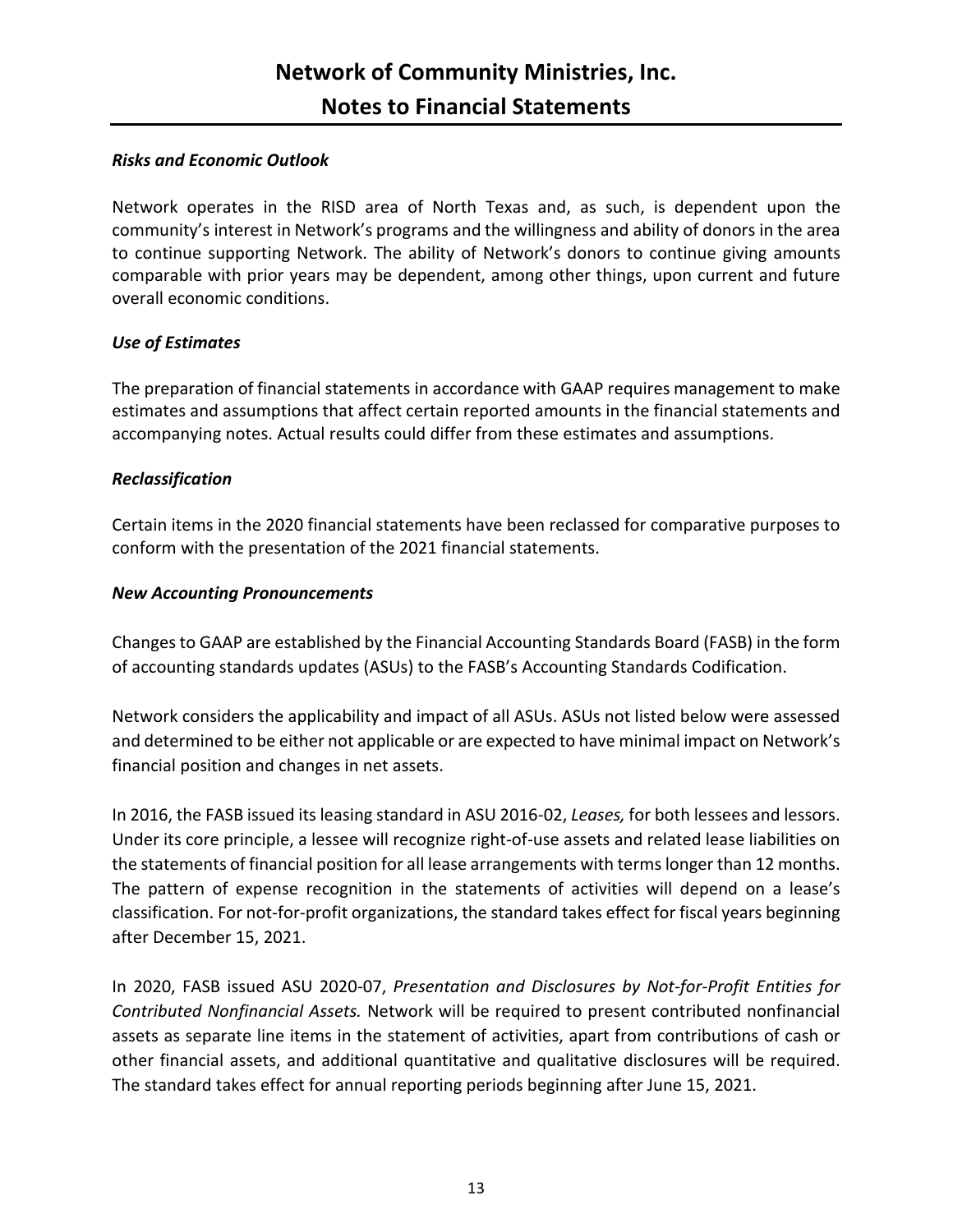Network is currently assessing the impact that adopting this new guidance will have on the financial statements.

## **3. Unconditional Promises to Give**

Unconditional promises to give are as follows at June 30:

|                                      |    | 2021      | 2020     |
|--------------------------------------|----|-----------|----------|
| Unconditional promises to give       | S. | 1,550,238 | 414,500  |
| Less discount to net present value   |    | (85, 421) | (48,293) |
| Net unconditional promises to give   |    | 1,464,817 | 366,207  |
|                                      |    |           |          |
| Receivable in one year or less       |    | 815,981   | 106,733  |
| Receivable between one to five years |    | 648,836   | 259,474  |

Promises to give due in more than one year are valued using a discount rate of 3.25%.

## **4. Property and Equipment**

Property and equipment consist of the following as of June 30:

|                                     | 2021 |                        | 2020                  |
|-------------------------------------|------|------------------------|-----------------------|
| Furniture and equipment             | \$   | 49,145                 | \$<br>38,990          |
| <b>Building</b>                     |      | 3,016,363              |                       |
| Capital improvements and expansions |      | 642,844                | 609,592               |
| Construction in progress            |      | 2,083,654              |                       |
| Website                             |      | 3,975                  | 3,975                 |
| Vehicles                            |      | 187,449                | 80,290                |
| Less: accumulated depreciation      |      | 5,983,430<br>(508,965) | 732,847<br>(392, 928) |
|                                     |      | 5,474,465              | 339,919               |

Depreciation expense totaled \$116,037 and \$68,146 for the years ended June 30, 2021 and 2020, respectively.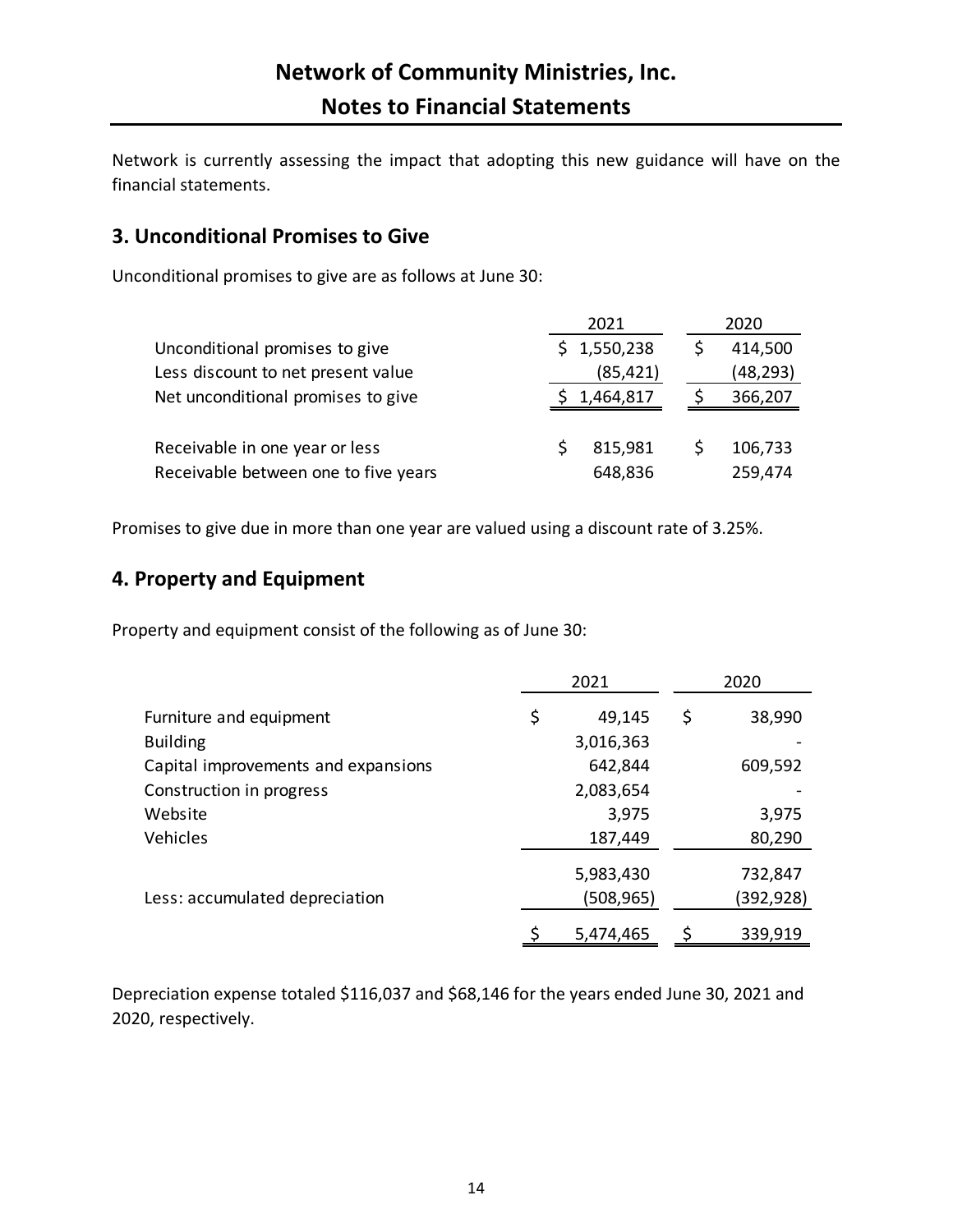### **5. Paycheck Protection Program Loan**

On April 20, 2020, Network entered into an unsecured loan (PPP Loan) in the aggregate amount of \$111,900 with a bank pursuant to the Paycheck Protection Program (PPP), which is sponsored by the Small Business Administration, and is part of the Coronavirus Aid, Relief and Economic Security Act, as amended by the Paycheck Protection Program Flexibility Act of 2020 (Flexibility Act). The PPP provides for loans to qualifying businesses, the proceeds of which may only be used for payroll costs, rent, utilities, mortgage interest, and interest on other pre-existing indebtedness. The PPP Loan, and accrued interest, may be forgiven partially or in full, if certain conditions are met. On April 26, 2021, Network received forgiveness of the entire amount of the PPP Loan. The forgiveness of the PPP Loan is included in non-operating revenue in the accompanying statements of activities.

### **6. Line of Credit**

Network has a revolving line of credit with a maximum draw of \$500,000 expiring November 2, 2023. As of June 30, 2021 and 2020, no amounts were outstanding under the line of credit.

### **7. Long-Term Debt**

On November 24, 2020, Network entered into a note payable with Frost Bank with an interest rate of 3.783%. Principal and interest payments are payable monthly through November 2030. The loan is collateralized by land and a building in Richardson, Texas. The note payable balance as of June 30, 2021 was \$2,545,073.

The note payable established that Network must maintain a debt service coverage ratio, which stipulates that available revenues for each fiscal year must be equal to at least 1 times the annual debt service of Network as of the end of the first fiscal year after the date of issuance and thereafter until the note has been paid in full. As of June 30, 2021, Network was in compliance with the requirements in accordance with the note payable.

Maturities of long-term debt are as follow for the years ending June 30:

| 2022         | \$<br>63,633 |
|--------------|--------------|
| 2023         | 66,083       |
| 2024         | 68,626       |
| 2025         | 71,268       |
| 2026         | 74,011       |
| Thereafter   | 2,201,452    |
| <b>Total</b> | 2,545,073    |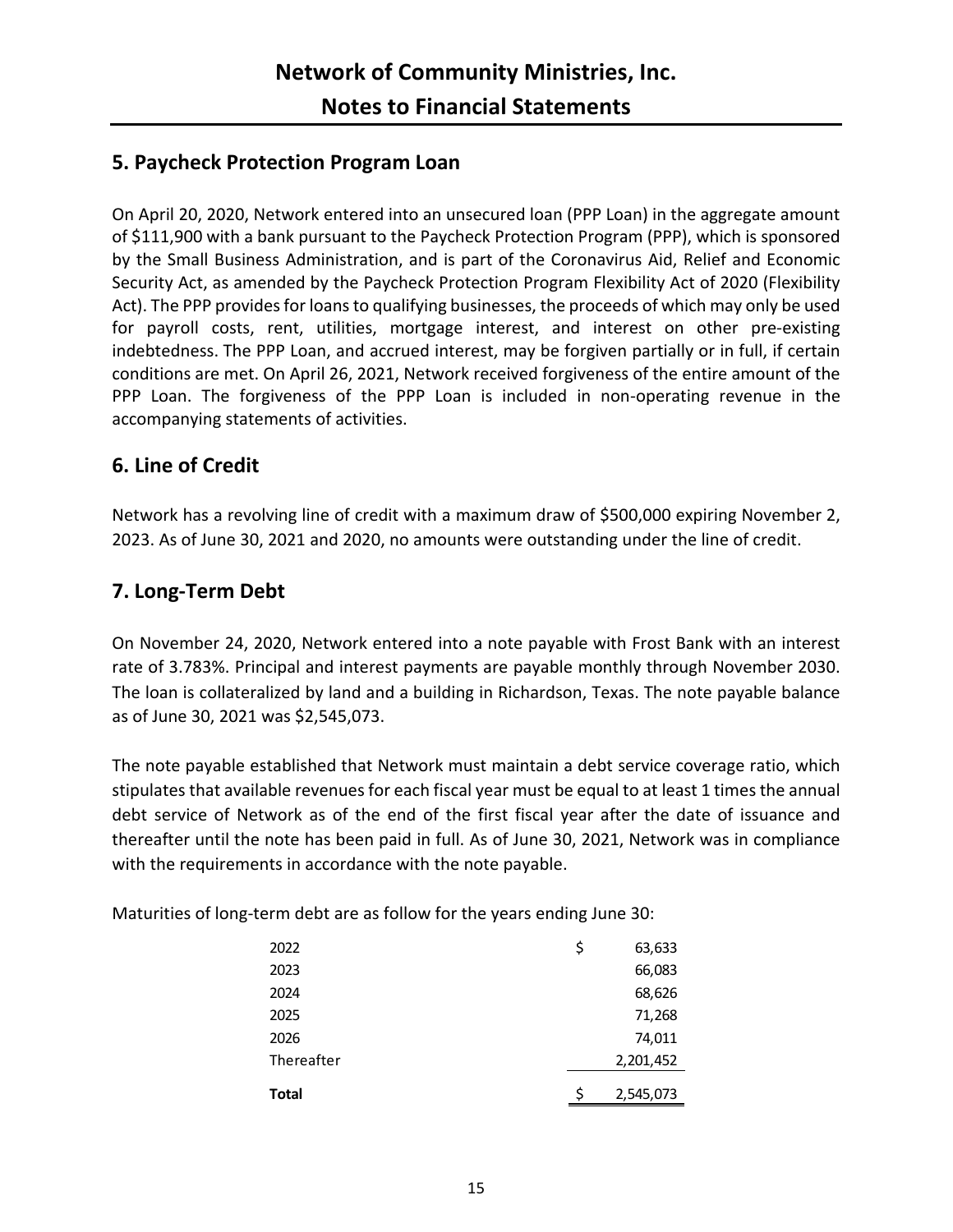## **8. Net Assets With Donor Restrictions**

Net assets with donor restrictions consist of amounts restricted by donors for the following purposes as of June 30:

|                                  | 2021            | 2020          |
|----------------------------------|-----------------|---------------|
| Capital campaign                 | \$<br>4,629,160 | \$<br>490,000 |
| Emergency Food & Shelter Program | 33,833          |               |
| Food pantry                      | 66,298          | 80,000        |
| Mobile food pantry               | 133,115         | 103,894       |
| Client utilities                 | 69,478          | 36,471        |
| Client clothing and supplies     | 32,902          | 4,065         |
| Job resource center              | 35,670          | 31,066        |
| Clinic                           | 3,369           | 1,408         |
| Mini loan program                | 28,421          | 28,421        |
| Storm assistance                 | 48,000          | 8,000         |
| Seniors' Net                     | 15,000          |               |
| COVID-19 assistance              |                 | 34,959        |
| Pathways program                 | 18,137          | 10,000        |
|                                  | 5,113,383       | \$<br>828,284 |

## **9. In-Kind Contributions**

Network received the following in-kind contributions during the years ended June 30:

|                              | 2021            | 2020 |           |
|------------------------------|-----------------|------|-----------|
| Clothing                     | \$<br>84,657    | S    | 716,399   |
| Food                         | 4,401,122       |      | 2,836,535 |
| <b>Construction services</b> | 263,064         |      |           |
| School supplies              | 59,995          |      | 28,189    |
| Toys                         | 58,850          |      | 42,453    |
|                              | \$<br>4,867,688 |      | 3,623,576 |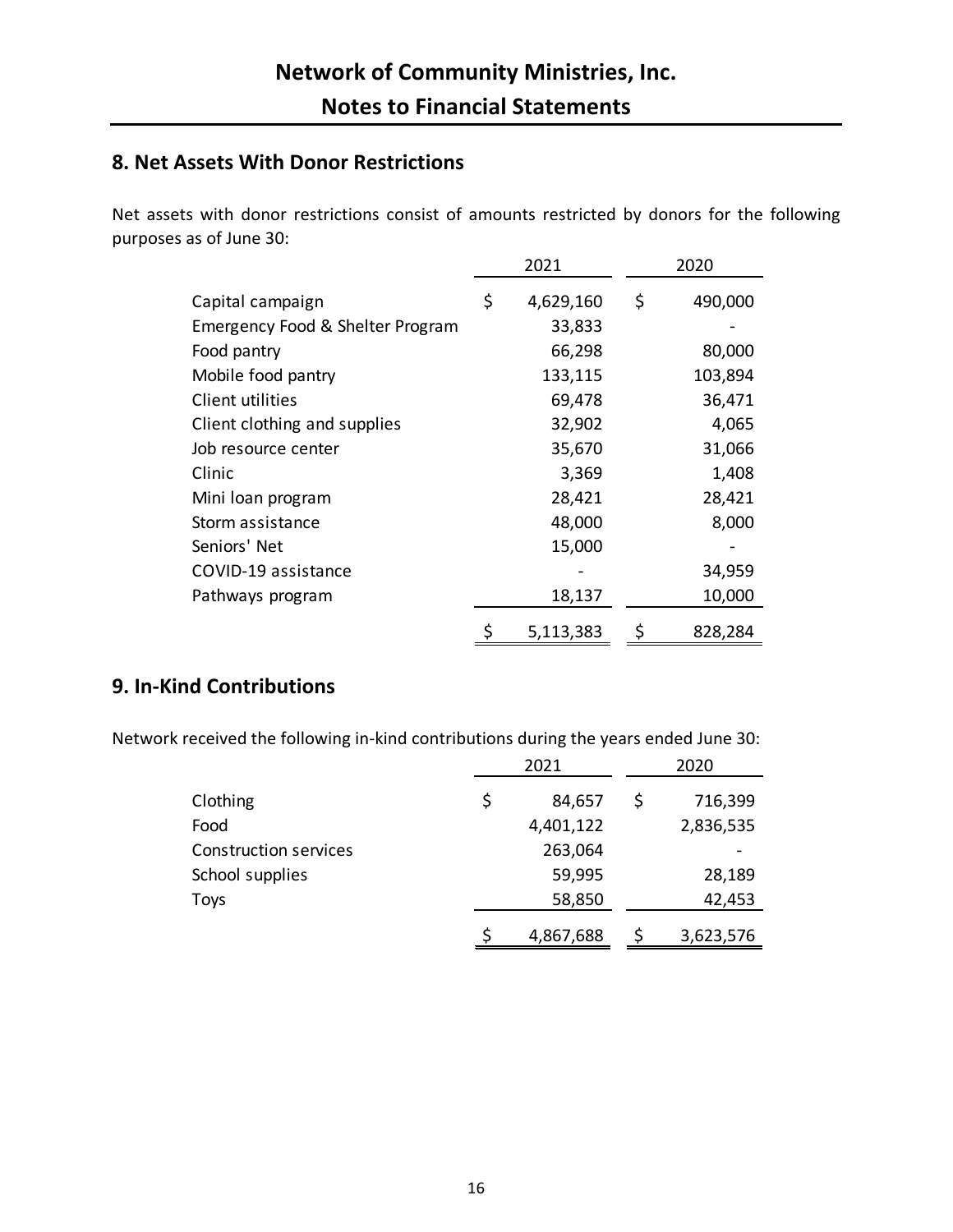### **10. Commitments**

Network leases its office and storage facilities under an operating lease expiring December 31, 2021 that is cancellable with 12 months' notice. Rent expense related to this lease totaled \$124,320 for the years ended June 30, 2021 and 2020, respectively. Annual minimum lease payments under this lease agreement for the year ended June 30, 2022 totaled \$41,440. Network provided notice of termination of office lease on October 13, 2020.

During the year ended June 30, 2020, Network signed a contract with a professional fundraiser in conjunction with the start of its capital campaign. Fundraising expenses related to this contract totaled \$98,500 for the year ended June 30, 2021.

## **11. Related Party Transactions**

Network has unconditional promises to give from various board members totaling \$340,475 and \$414,500 at June 30, 2021 and 2020, respectively. Network received contributions from members of the board of directors totaling \$211,733 and \$116,416 for the years ended June 30, 2021 and 2020, respectively.

During the year ended June 30, 2021, Network received donated services from a board member relating to the building purchase and construction with a value of \$112,125. This amount was capitalized and included in construction in progress.

## **12. Liquidity and Availability of Resources**

The Network's financial assets available within one year of the statement of financial position for general expenditure are as follows at June 30:

|                                                                         | 2021 |           | 2020 |           |
|-------------------------------------------------------------------------|------|-----------|------|-----------|
| Cash                                                                    | \$   | 1,040,703 | S.   | 1,103,203 |
| Restricted cash                                                         |      | 2,185,690 |      | 123,793   |
| Grants receivable                                                       |      | 243,755   |      | 142,959   |
| Unconditional promises to give restricted                               |      |           |      |           |
| for capital campaign, net                                               |      | 1,464,817 |      | 366,207   |
| Total financial assets                                                  |      | 4,934,965 |      | 1,736,162 |
| Less amounts not avaliable for general expenditures<br>within one year: |      |           |      |           |
| Unspent capital campaign funds                                          |      | 3,850,507 |      | 490,000   |
| Total financial assets available to meet cash needs                     |      |           |      |           |
| for general expenditures within one year                                |      | 1,084,458 |      | 1,246,162 |
|                                                                         |      |           |      |           |